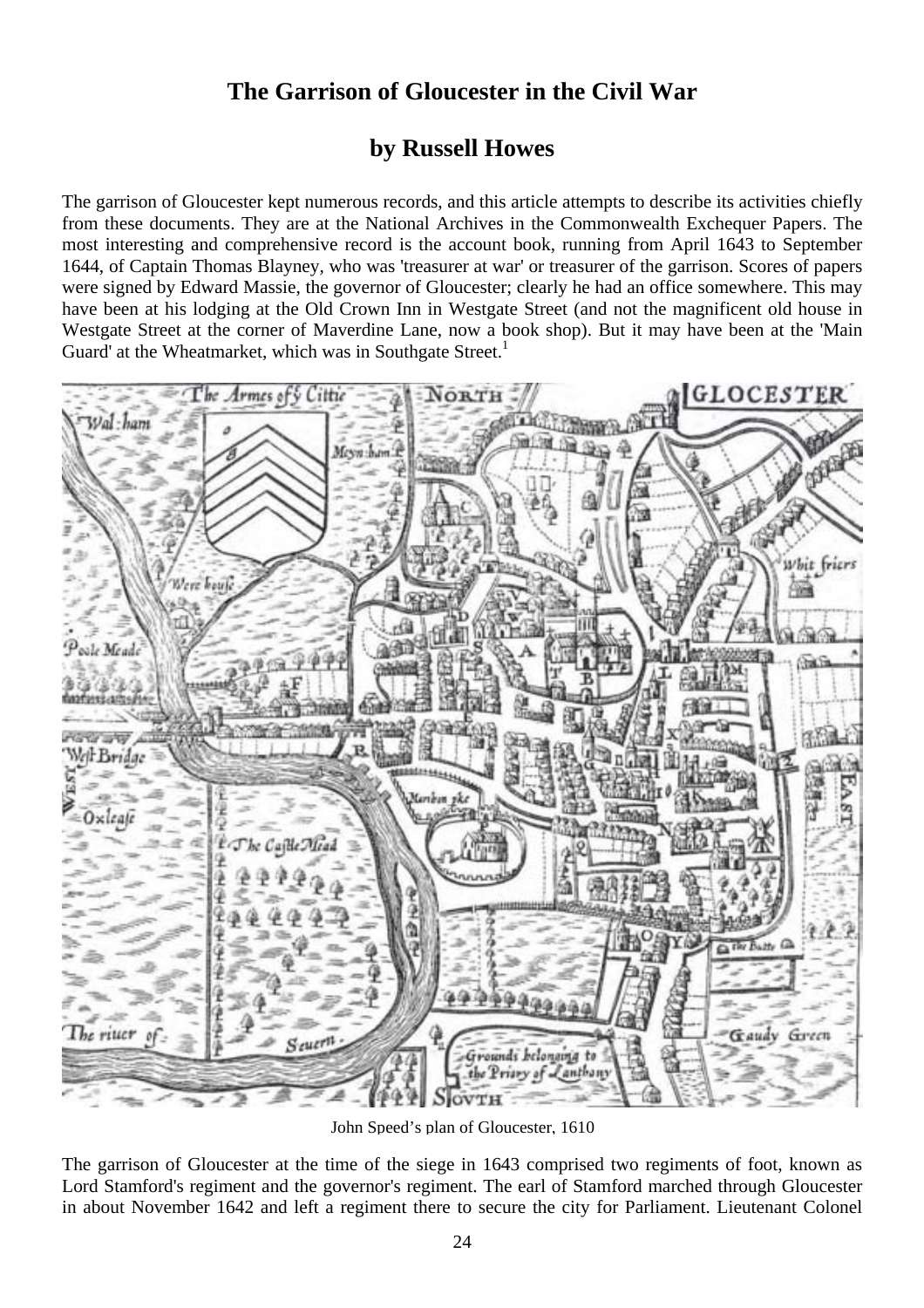Edward Massie was appointed military governor of Gloucester and arrived on 8 December. The city had already taken measures for its own defence and formed a 'city regiment', probably by adding volunteers to the trained band; it was commanded by Colonel Henry Stephens. This appears to have become the governor's regiment and a number of its officers were local men. One of these was Captain Thomas Pury, who was an alderman and a member of parliament for the city. In 1644 a regiment was raised for Colonel Thomas Stephens, the sheriff of Gloucestershire. Massie complained bitterly in 1645 that Stephens was surrounded when he marched his men to Chippenham without the knowledge of Massie, who had to send a relieving force. Both the King and Parliament used impressment of soldiers. A note records a payment to Thomas Harte, constable of Stroud, for conducting soldiers pressed by him.<sup>2</sup>

Gloucester also engaged some Scottish officers and their men, Colonel Arthur Forbes, Major James Carr and Major John Davidson. Colonel Forbes recovered Berkeley castle for Parliament after its small garrison abandoned it when Prince Rupert captured Cirencester in February 1643. Major Carr sent in a claim for arrears in June 1643, which recorded that he had been taken prisoner at Cirencester, when he lost £9 in gold 'out of his pocket', a watch worth £6, a suit of Spanish cloth with silver lace and other clothes. Davidson was asked to train the city soldiers. The soldiers of Forbes and Carr shared in the defence of Gloucester during the siege, as did the regiment of Colonel Nicholas Devereux. He was a kinsman of the earl of Essex, lord general of Parliament's army, and first commanded a regiment of dragoons; after the siege he was colonel of a regiment of foot. When Massie captured Malmesbury on 24 May 1644 he appointed Devereux its military governor.<sup>3</sup>

Other soldiers served in the garrison of Gloucester. Captain Robert Backhouse led a troop of horse. He was killed in the fight at Ledbury on 22 April 1645. Massie apparently had



Portrait of Colonel Massie in 1645 presented to Gloucester City Council

another troop of horse under his own command. Captain Richard Bannaster commanded a troop of dragoons, foot soldiers who travelled on horseback. Dragoons were used to bring in and guard prisoners. The River Severn was guarded by Lieutenant John Allerdine and his watermen. They were 56 in number at one point, and they possessed a 'frigott', which was built at Gloucester.

There was a dedicated team of 16 'canoneers' and 24 assistants called 'matrosses', under the master gunner Ellis Powell. A prominent member of the team was John Hatton who deserted to the enemy during the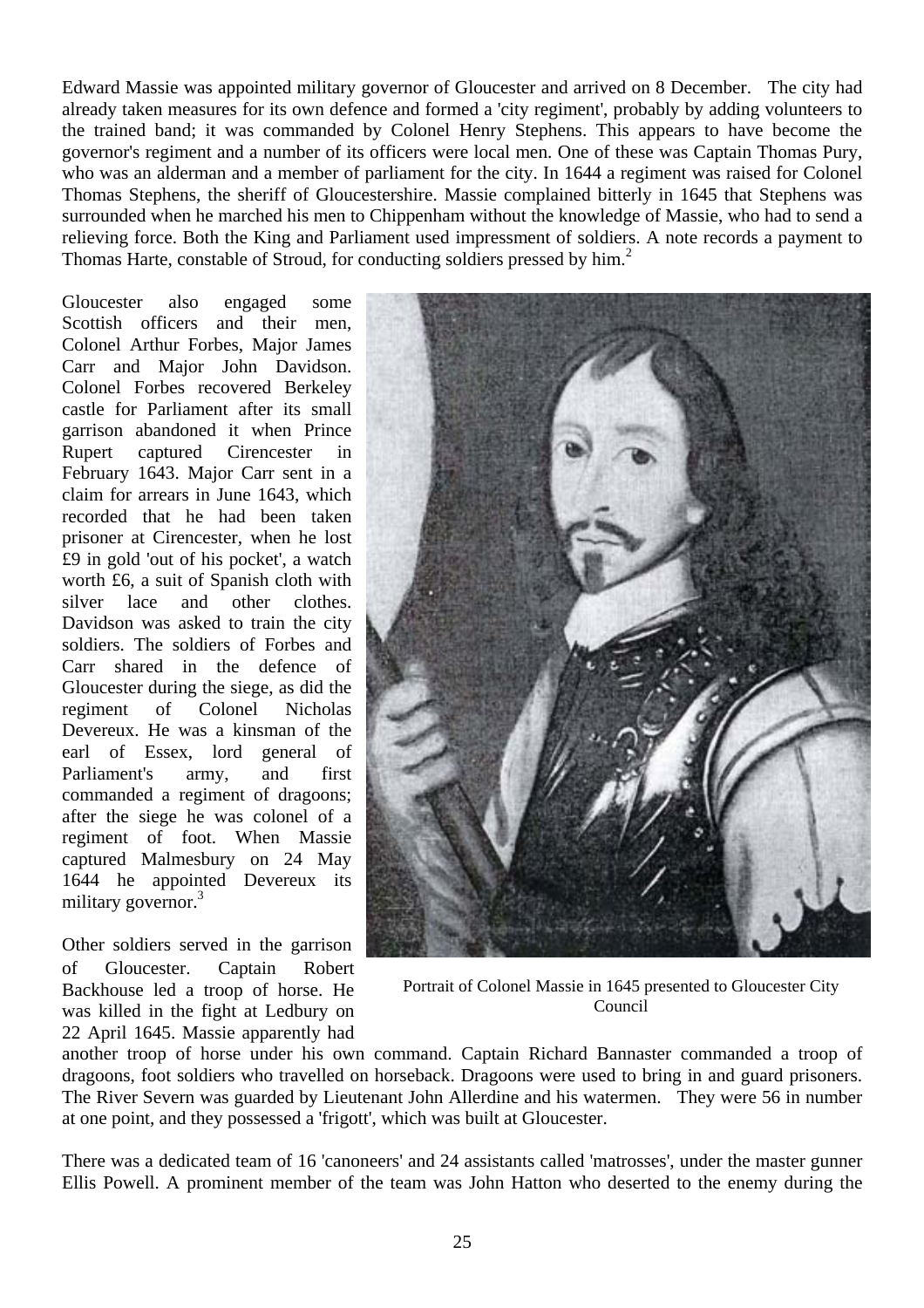siege. These men were presumably stationed in Gloucester, whereas 'the train of artillery' under Captain Catchmay was a mobile unit.

The soldiers were paid three shillings a week at the beginning of the war, but their pay went up to four shillings a week in 1644. The pay of officers was often in arrears but every effort was made to pay the soldiers, or they would desert. Lieutenant Colonel Constance Ferrer of Lord Stamford's regiment reported that officers had three or four months' pay due, but the private soldiers were 'even'. A note in the account book about the canoneers said, 'here doth begin their weekly pay, without which they would have been gone'. It was a struggle to find the money, and there were desperate cries from Massie: 'I want money exceedingly', 'my officers cry out', and 'I have not any money at all'. A widow complained that her husband John Harris kept garrison at Tewkesbury all winter, for which £15 was due, but he 'never had a penny'; later he was killed at Roundway Down. Captain Mallory wrote in December 1643, 'I have not so much as a candle to light me to bed, neither is there any servant to do anything for me without ready money, and credit is very cold in Gloucester, and besides I have soldiers unbilleted that wanteth meat'.<sup>4</sup>

A few surviving accounts record pay company by company, and from these the number of soldiers can be deduced. In the first week of October 1644 802 men in Lord Stamford's regiment were paid £160 10s., and 731 men in the governor's regiment were paid £146 18s. A regiment should have had about 1,200 men. Each regiment comprised nine companies, and they varied from 86 to 117 men. In 1647 Massie submitted a pay claim; as a lieutenant colonel he was entitled to 30s. a day, as a major general 66s. a day. He was promoted to colonel on 4 November 1643. He was made commander in chief of the Western Association

**BRIEFE AND** EXAC  $THE$ Moft Materiall and Remarkeable Paffages that hapned in the late well-formed (and : as valiently defended) Seage laid before the City of GLOCESTER. Collected by John Dorney Efquire, Towne-clarke of the faid City, who was there refident the whole Siege, and applied himfelfewholy to this bufinefie. ü۵ Published by Authority, and entred into the Stationers Hall-Bookescoording to Order, LOND ON Printed for Tomes Vaderhill at the figue of the Bible in Wood-firete, M.D.C. XL111. ces conservations des conservations des conservations

John Dorney, the town clerk of Gloucester, wrote a day by day account of the siege in 1643

and raised to the rank of major general on 16 May 1645, and left Gloucester. His total pay claim was for £6,871. He also claimed £8,168 for such charges as clothing, billeting and maintenance of prisoners. Of all this £7,736 remained due to him.<sup>5</sup>

Gloucester was an isolated parliamentary garrison. Royalist forces held Bristol and most of Wales, and the king's headquarters at Oxford separated Gloucester from the Parliament in London. So the garrison was thrown upon its own resources for arms and ammunition; although a convoy of supplies was after much delay and with great difficulty conducted by Lieutenant Colonel Ferrer from London through Warwick to Gloucester and arrived on 4 April 1644. Muskets were not made in Gloucester, but there were gunsmiths who could repair them. Giles Reeves was paid for 'fixing' them and was described as 'gunsmith to the garrison'. Bullets had to be made locally and payments for them were made to a pewterer and a bell founder; the latter was John Barnwood, who threw a grenade into the royalist mine at the end of the siege; for his service during the siege he was admitted as a freeman of the city. Cartridges were made up separately, and paper was provided by Toby Jordan, bookbinder and common councilman.<sup>6</sup>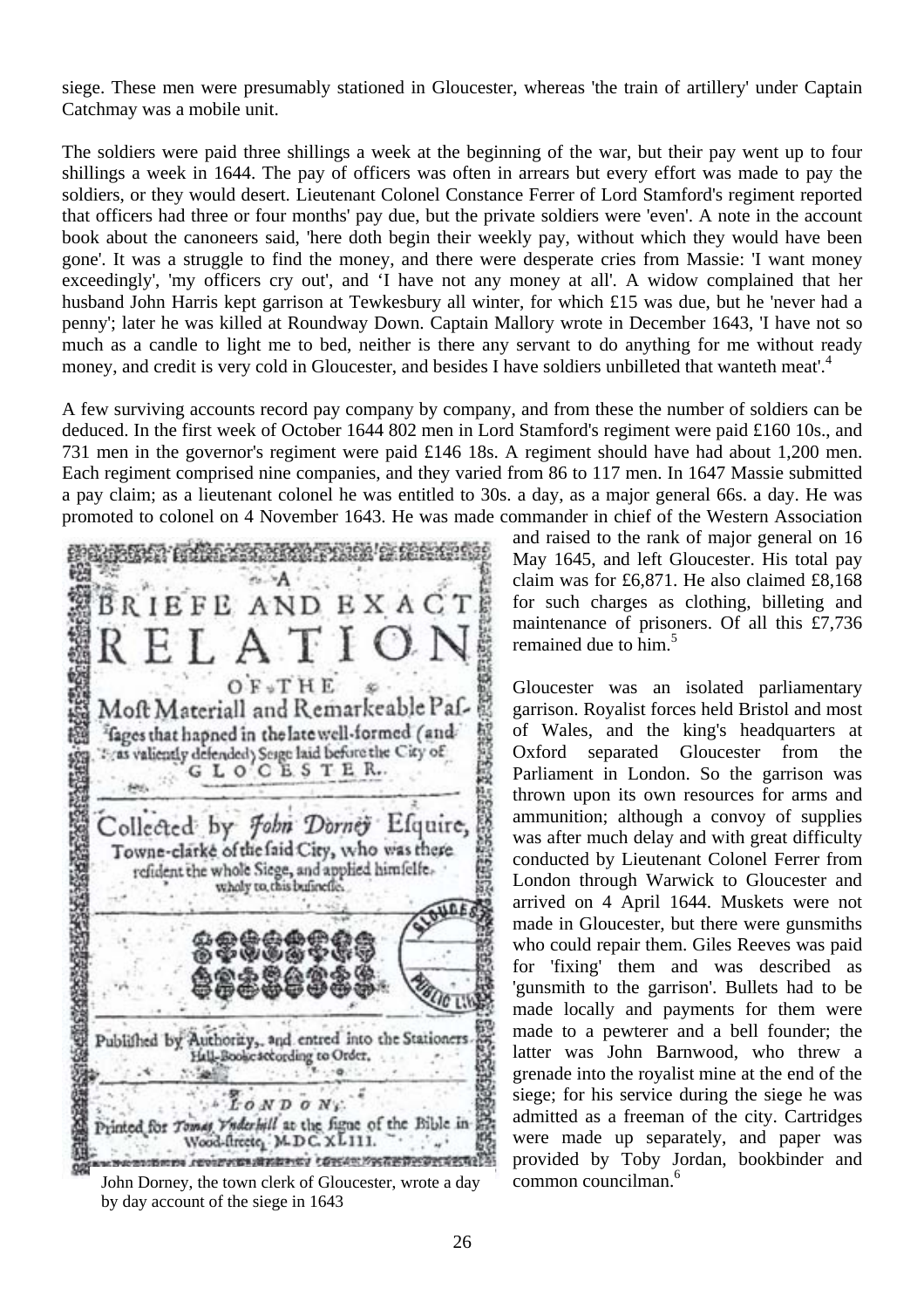Gunpowder was made in Gloucester; the chief ingredients were saltpetre, sulphur or brimstone, and charcoal. The accounts mention a saltpetre works but do not say where it was. Thomas Davis was powder maker and Thomas Barnes saltpetre maker during the siege. Saltpetre came from disagreeable sources, such as liquor from Mrs. Boyle's pigeon house. She was probably the lady of Maisemore. The saltpetre works consumed great quantities of wood, and much came from Llanthony, where Mr. Knowles was 'overseer of the wood-cutters'. The majority of muskets were matchlocks, where the charge of gunpowder was ignited by a slow burning match. This was a length of cord soaked in saltpetre. The garrison made its own match; one of the makers was John Williams, a roper. Hemp for match was grown in Gloucester, and there were payments for sowing hemp, pulling hemp and work at the hemp garden.

The other principal weapon was the pike. John Welstead, blacksmith, made 64 pikes at Bearland; by 1662 he had become a Quaker. The most unexpected weapon named in the accounts was a 'great crossbow'; perhaps it was used to shoot back a defiant reply to a summons to surrender during the siege, as described in the narratives of John Dorney and John Corbet.<sup>7</sup>

As Colonel Massie extended his authority in the area around Gloucester 'out-garrisons' were established, manned by small detachments of soldiers. They are mentioned at Eastington, Boddington and Churcham Captain Devereux was in charge at Prestbury. There was a garrison at Frampton-on-Severn, which was later moved to Slimbridge. The parliamentary garrison at Painswick was forced to leave by the royalists. Garrisons were put in Beverstone castle and Sudeley castle after those places were captured from the royalists. Usually the soldiers occupied the chief house of the place. John Chamberlain of Prestbury said that his house was made a garrison for Parliament, and the soldiers made use of the grass and hay from adjoining grounds which he leased from a neighbour, who sued him for rent. Anthony Clifford attempted to sue Edward Morse for damage done by soldiers when they occupied Frampton Court. Tewkesbury changed hands several times; Sir Robert Cooke, who was member of parliament for Gloucestershire, was at first in charge of Parliament's garrison there.<sup>8</sup>

Scouts and messengers kept Massie in touch with Parliament and other commanders, and gave warning of royalist operations. About a dozen scouts and 'intelligencers' are named, under the authority of Edward Donne, scoutmaster. One messenger carried letters from London apparently concealed in bags of salt. Two women, Margaret Jelly and Elizabeth Beesley, took messages to Warwick. Roger Davies was mentioned frequently. He seems to have been twice captured by the royalists, and on one such occasion had his riding coat taken. Ralph Wallis, who later became a schoolmaster in Gloucester, was early in the war betrayed to the royalist scouts of Sudeley, and carried thence to Oxford; Dorothy his wife petitioned that he might be exchanged for a prisoner in Gloucester.<sup>9</sup>

William Bell of Sandhurst used his servants to gain intelligence for Colonel Massie. Edward Kemett who lived on a farm of Bell at Coberley, got intelligence of the designs and motions of the royalist garrisons of Sudeley and Radcot; and he was sent by night into Gloucester to Colonel Massie or Captain Backhouse; he gave notice that the king's army was marching towards Painswick. Robert Lovett of Twigworth said that Bell sent him and Bell's clerk John Madocke at 8 or 9 o'clock at night 'to scout up and down the country to spy until the break of day'.<sup>10</sup>

The scouts were very active at the time of the siege, when nine men were named in the accounts. During the period from 4 August to 27 October 1643 scouts went to Cricklade, Cirencester, towards Newbury, to Berkeley, Minchinhampton, Tetbury and Nympsfield, while Roger Davies was 'scouting in the hills'. Messengers got away from Gloucester during the siege. Two men were sent forth to 'his excellency', the earl of Essex. William Clarke went twice to London. Thomas Prince of Hartpury 'adventured his life to go out through the king's army, creeping upon his belly, to make known the state of things in Gloucester, and brought joyful news of relief coming'. Davies and Prince were made freemen of Gloucester for their services. $11$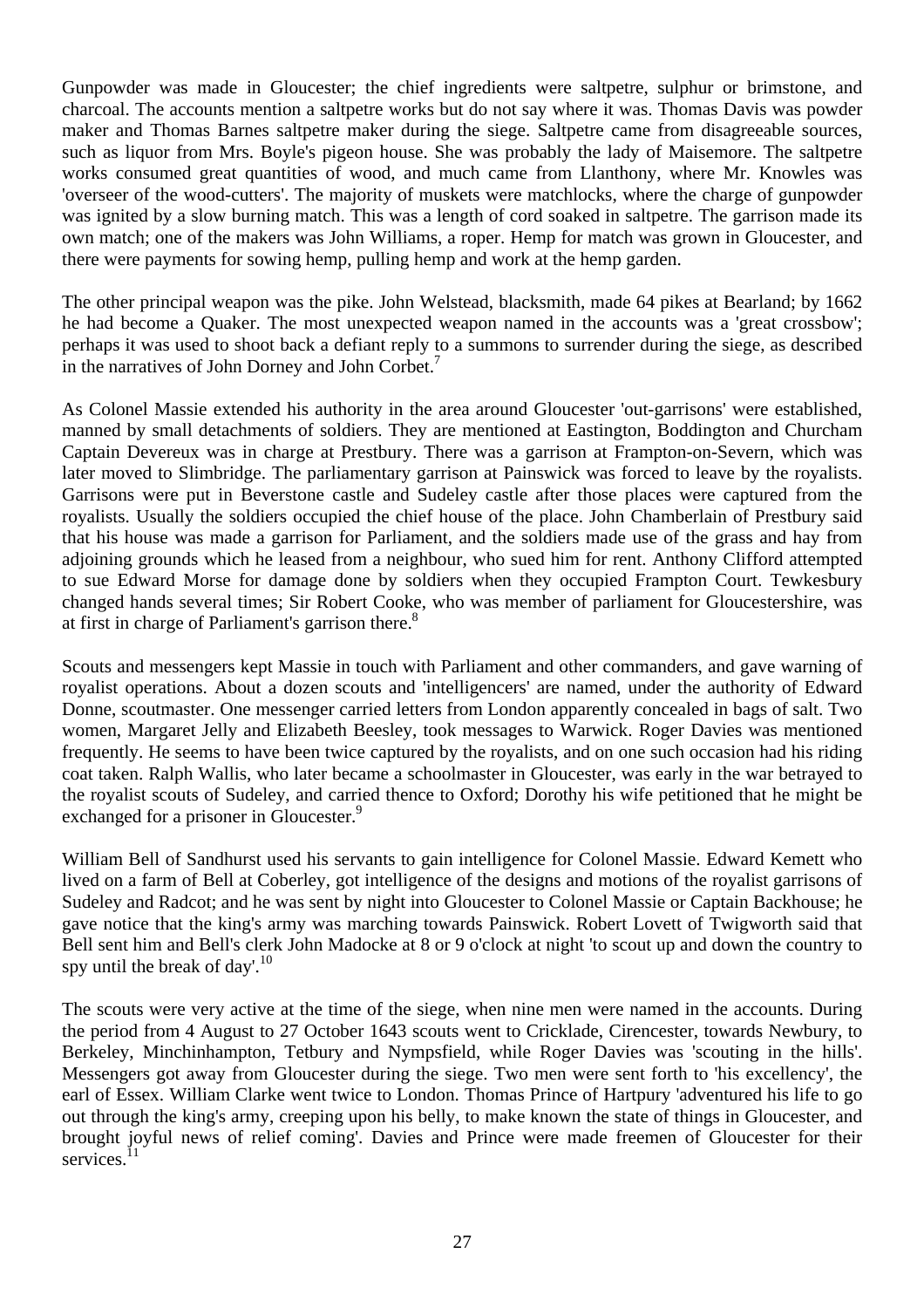Sick and wounded soldiers at Gloucester were in the care of Jasper Clutterbuck, one of the aldermen. There was a hospital, but its whereabouts was not specified; in it were two surgeons. Payments were made to nurses, and for 'physic', for example, a vomit, a purge and cordial juleps. Sheets, canvas and flock were bought for beds. John Barrett, a corporal in Captain Cotton's company, was in the party which went to Painswick in March 1644; the soldiers were put to flight, and in the pursuit Barrett was badly wounded. He was left for dead, and stripped 'stark naked to the very skin'. He recovered under the care of the surgeon, and petitioned Massie, 'I, being able to rise, cannot for want of clothes'. Massie ordered him to be paid £1. Massie ordered payments to wives and widows of soldiers captured or killed. He paid Mary Birckett and Anne Morgan whose husbands were slain in the siege.<sup>12</sup>

Royalist prisoners were detained in Gloucester at the castle, which had long been used as a prison, and was on the site of the present prison; at the Northgate, which served as the city gaol; and at the marshalsea, which was in buildings belonging to the college or cathedral. Stephen Holford was in charge of the castle, Walter Holman at the Northgate, and William Grace at the college; others were also involved. After the fighting at Highnam in March 1643 prisoners were kept in St. Mary de Lode church, and afterwards poor people were paid to clean up the inevitable damage. A meagre allowance of 3d. each a day was granted towards prisoners' maintenance. This money was not always forthcoming. There was a petition from 'the poor, miserable and distressed prisoners' in the castle, which acknowledged that 'the marshal having strained himself to his uttermost power', was now 'utterly disinabled to yield us any more succour'. Captain Devereux, when authorising Blayney to pay for maintenance of prisoners, said it was better to allow no quarter than let them perish. At one time there were 160 prisoners in the marshalsea. Armies did not like to hold - and pay - prisoners for long, and they were often exchanged for men held by the other side. There is a record of ten men exchanged from Minchinhampton. Some prisoners were wealthy enough to pay for their release. Sir Edward Bathurst (who had paid £170 to the king for his baronetcy) paid a ransom of £80. $13$ 

Colonel Massie signed a receipt for £5 which Captain Blayney lent to him during the siege of Gloucester

Soldiers were quartered for the most part in private houses. An order required Dorothy Dennis to receive four men of Captain Lower; they stayed ten weeks and she was paid 3s. a week for each man; her payment of £6 was entered in Blayney's account book. Soldiers were often accommodated at inns. Captain Cockayne's troop was lodged at the New Inn, whose landlord, Mr. Snell, was classed as a 'malignant' or royalist. There was a payment for two horses at the Bell. Other inns cited were the Sun, the Sergeant's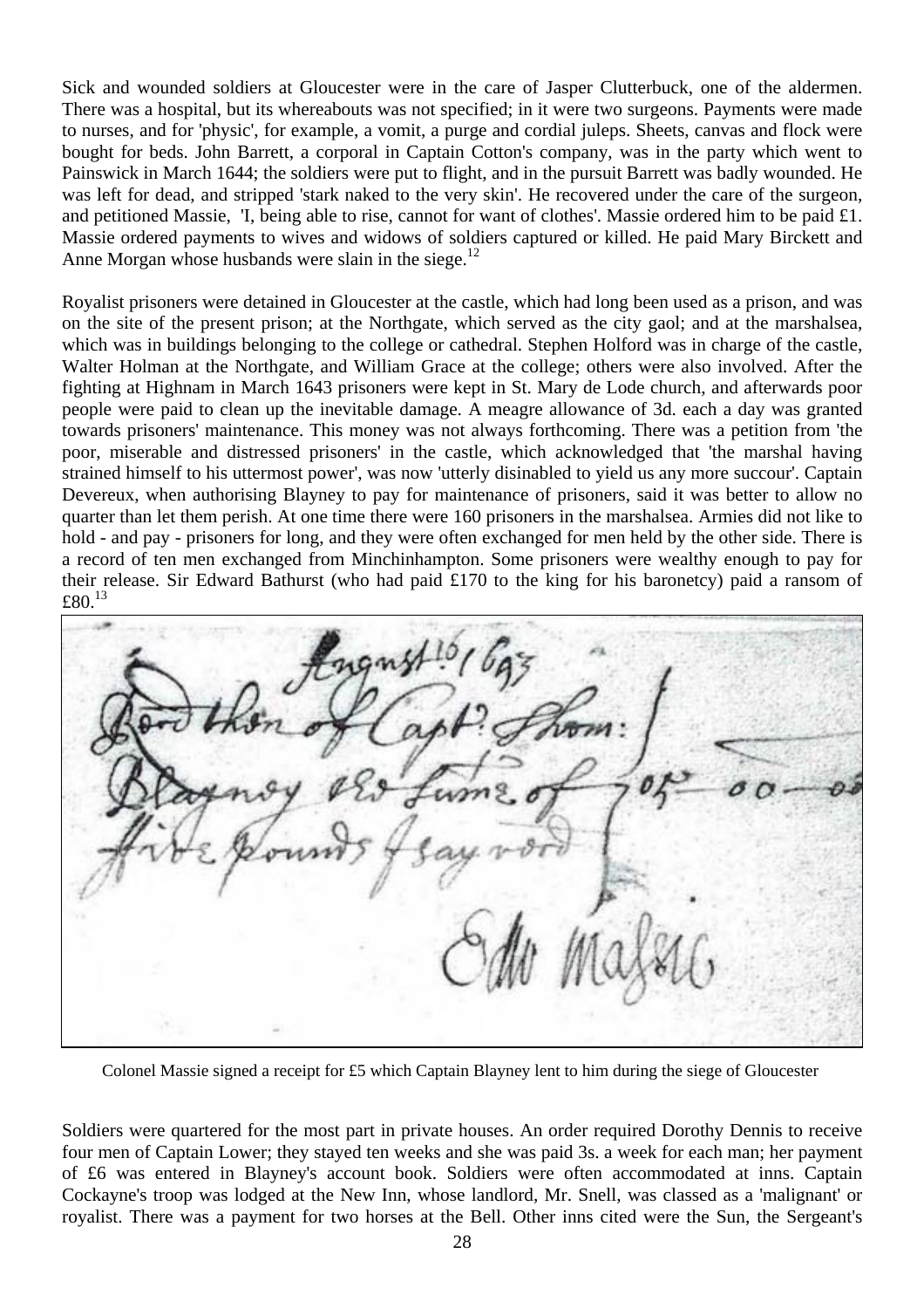Head, the Falcon, the Star and the White Hart. Sir William Waller, when he was in Gloucester, was careful to see that citizens were paid for quartering soldiers, and several of his orders have been preserved. There is mention of a 'billeter'.<sup>14</sup>

The soldiers were too numerous for all to be accommodated within the walls of Gloucester, though presumably this had to be done during the siege. At other times many were billeted in the villages around Gloucester; when the two regiments were disbanded some soldiers were as far away as Frocester and Winchcombe. A detailed account for part of the hundred of Whitston showed that the parish of Longney paid £179 10s. in providing quarters for Captain Backhouse's 60 troopers with 70 horses during 10 weeks, at the rate of 5s. a week for each man and horse, plus £15 for 200 bushels of beans. The parish also quartered 300 soldiers of Sir William Waller with 400 horses for two days and two nights, and 50 soldiers of Captain Baylis with 60 horses for two days and two nights. The whole charge was £255. Other parishes of the hundred which paid for quartering were Saul, Fretherne and Quedgeley. The total cost to the hundred was £1041 10s. 4d. This large sum could be offset against the charge in taxation, which was in fact smaller, being £1010 12s 6d.

All Civil War armies followed a similar policy of deducting the cost of 'free quarter' from taxation. In 1646, when attempts were made to settle accounts, Thomas Pury wrote to the committee for accounts in London, explaining how in 1643, when there were complaints about levying £50,000 in Gloucestershire, the county was 'grieved' and yet the soldiers were unpaid. He and fellow member of parliament John Stephens were sent to Gloucester and effected a remedy. This was to make allowance for all contributions where free quarter was taken or provisions issued to parliament's forces. Pury mentioned Whitston; £1010 was assessed on its inhabitants, but not above £100 was paid by them, since they made allowance to themselves of £900.<sup>15</sup>

The siege of Gloucester was vividly illustrated by the accounts. Very eloquent was the gap in Blayney's account book from 9 August to 9 September 1643, when there were no entries, except on 16 August, 'lent unto the governor £7 10s.' and 'lent unto Serjeant Major Ferrer £5'. Immediately before the siege all the captains paid their companies. On 5 August workmen were paid for pulling down houses. As soon as the siege was over many people had to be paid. The powder makers and saltpetre men were paid, as was a cooper for work on saltpetre tubs and powder barrels. Payment was made for bringing great bullets into the magazine. Baker, a bellfounder, was paid for casting 236 pounds of bullets at 2d. the pound. The earl of Essex commanded the army which relieved Gloucester, and on his arrival he authorised a special payment to Massie of £100. A poignant paper noted that Widow Langley of Ealing had quartered three soldiers until they 'went to relieve Gloucester'; only two of them came back.<sup>16</sup>

The garrison of Gloucester depended much upon the local people. In 1642-43 the chamberlains bought 40 muskets, two cannon, 500 pounds of lead for bullets, and other munitions. Christ Church (St. Mary de Crypt), St. Nicholas church and St Bartholemew's hospital were used as magazines. From the beginning of the war the city magistrates agreed among themselves to keep watch at the gates and the main guard. Rotas of watchmen were organised, including people from country parishes around Gloucester. The medieval fortifications were strengthened, and citizens and inhabitants had to maintain them. In 1644 property owners had, themselves or by 'an able workman', to do one day's work a week or pay 8d. a day; inhabitants of country parishes had to work one day every five weeks; and inhabitants of the city to work weekly or otherwise 'as shall be appointed'. Gloucester magistrates were sometimes disturbed by the behaviour of the soldiers. Alehouse keepers who allowed soldiers to be tippling after the beating of 'tapptoo' had to pay 5s. A soldier was fined 6s. 8d. for playing skittles on the sabbath. Massie's relations with local leaders became strained; an agreement in 1644 provided that, when the city gates were closed, the mayor should have one key and the governor the other.<sup>1</sup>

Some may have done well from the employment and pay provided by the soldiers. Work done by some tradesmen for the garrison has already been mentioned. Caesar Godwin and other carpenters did work on carriages. William Woodward, blacksmith, did work 'for the ordnance'. The services of the hauliers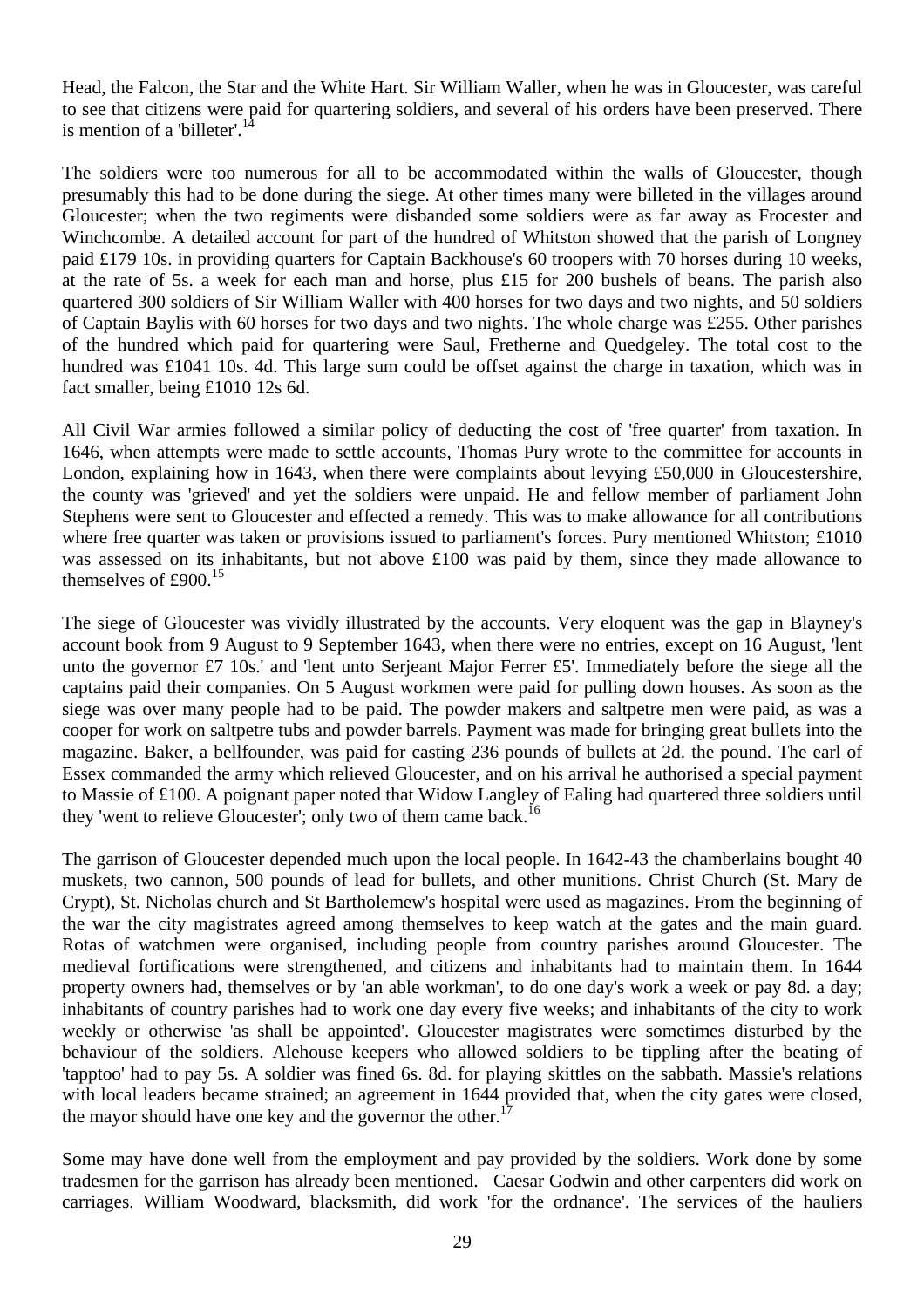Augustine Loggins and Robert Cugley were frequently required. Trowmen transported men and goods, especially hay, upon the River Severn. Hay was brought from Standish, Elmore and many other places. Captain Edward Cooke, son of Sir Robert Cooke, bought hats for his troopers from John Cooke, haberdasher, probably another relation.

Other local people suffered from the demands of the garrison. Four horses of the widow Joan Phelps were pressed by Sir William Waller's men for his march into the Forest of Dean and left at Beachley; she was paid £24 compensation. Grass was taken from a man's mowing ground; two 'husbandmen' viewed the

 $\overline{\phantom{a}}$ 

ground and judged the damage to be 10s., which was paid to him. Elizabeth Taylor of Hempstead sustained losses 'by our own garrison'. An eloquent little note was addressed to Captain Blayney: this poor woman brought her team 'to help us to Dean and back to the College what you think fit, I pray pay her, or she will scratch my eyes out'.<sup>18</sup>

An officer begged Captain Blayney to pay a poor woman or she would scratch his eyes out

In 1645 Colonel Massie was succeeded governor by Colonel Thomas Morgan, who

took command of the governor's regiment. The earl of Stamford's regiment was taken over by Lieutenant Colonel Blunt, formerly a captain. By 1648 the regiment was commanded by Lieutenant Colonel Kempson; it was then disbanded. In that year Sir William Constable was made governor of Gloucester and brought in his own regiment, upon which Morgan's regiment was disbanded. Constable was one of the men who signed the death warrant of Charles I. Order was given in 1653 for Gloucester garrison to be dismantled and the works slighted; but some soldiers remained in the city until the Restoration in 1660.<sup>19</sup>

## **References**

<sup>9</sup> SP 28 129/5, ff. 6, 7, 13, 14, 38. SP 28 228, f. 299. SP 28 299, f. 138. SP 28 300, f. 1021

 $\overline{a}$ <sup>1</sup> SP 28, the Commonwealth Exchequer Papers, comprising 356 files and boxes. SP 28 129/5, the account book of Captain Thomas Blayney. Gloucestershire Archives (GA), GBR F 4/5, chamberlains' accounts, f. 215; GBR B 3/2, common council minutes, p. 723, 28 September, p. 737, 1 November 1653

<sup>&</sup>lt;sup>2</sup> SP 28 129/5, ff. 46-50. SP 28 256, 17 January 1645/46. SP 28 7, f. 254. GA, GBR B 3/2, p. 252, 15 April 1643. Journal of the House of Commons (CJ), volume III, p. 511, 31 May 1644. *Calendar of State Papers Domestic (CSPD) 1644-5,* 

p. 301, 12 February 1645. SP 28 197. SP 28 7, f. 535. GA, GBR B 3/2, p. 242, 16 February, p. 247, 6 March 1643.

<sup>&</sup>lt;sup>4</sup> *CSPD 1644, p.* 474, 5 Sep 1644. SP 28 7, f. 465. SP 28 129/5, f. 17. SP 28 228, ff. 396, 667.

 $5$  SP 28 154, account of Pury and Sheppard. GA D 678/1 F21/2.

<sup>6</sup> SP 28 16, ff. 213, 214. SP 28 129/5, ff. 31, 38, 39, 44. *A Calendar of the Registers of the Freemen of the City of Gloucester 1641-1838,* ed. John Jurica, 1991 *(Register of Freemen)*, p. 3. 7

SP 28 129/5, ff. 8, 29, 31, 39. SP 28 228, ff. 192, 321, 325

<sup>8</sup> SP 28 129/5, ff. 5, 28, 29, 31, 46, 48, 77, 89, 98. SP 24 4, f. 70; 5, f. 94.

<sup>&</sup>lt;sup>10</sup> SP 19 124, f 113<br><sup>11</sup> SP 19 124, f. 57. SP 28 129/5, f. 25. SP 28 299, f. 163. *Register of Freemen*, pp. 1, 6.

<sup>&</sup>lt;sup>12</sup> SP 28 129/5, ff. 9, 10, 25, 26, 36, 39. SP 28 154, account of Pury and Sheppard. SP 28 228, f. 361.<br><sup>13</sup> SP 28 129/5, ff. 6, 9, 16, 37, 54, 81. SP 28 228, ff. 74, 88, 352. *Calendar of the Committee for Advance of Mo*